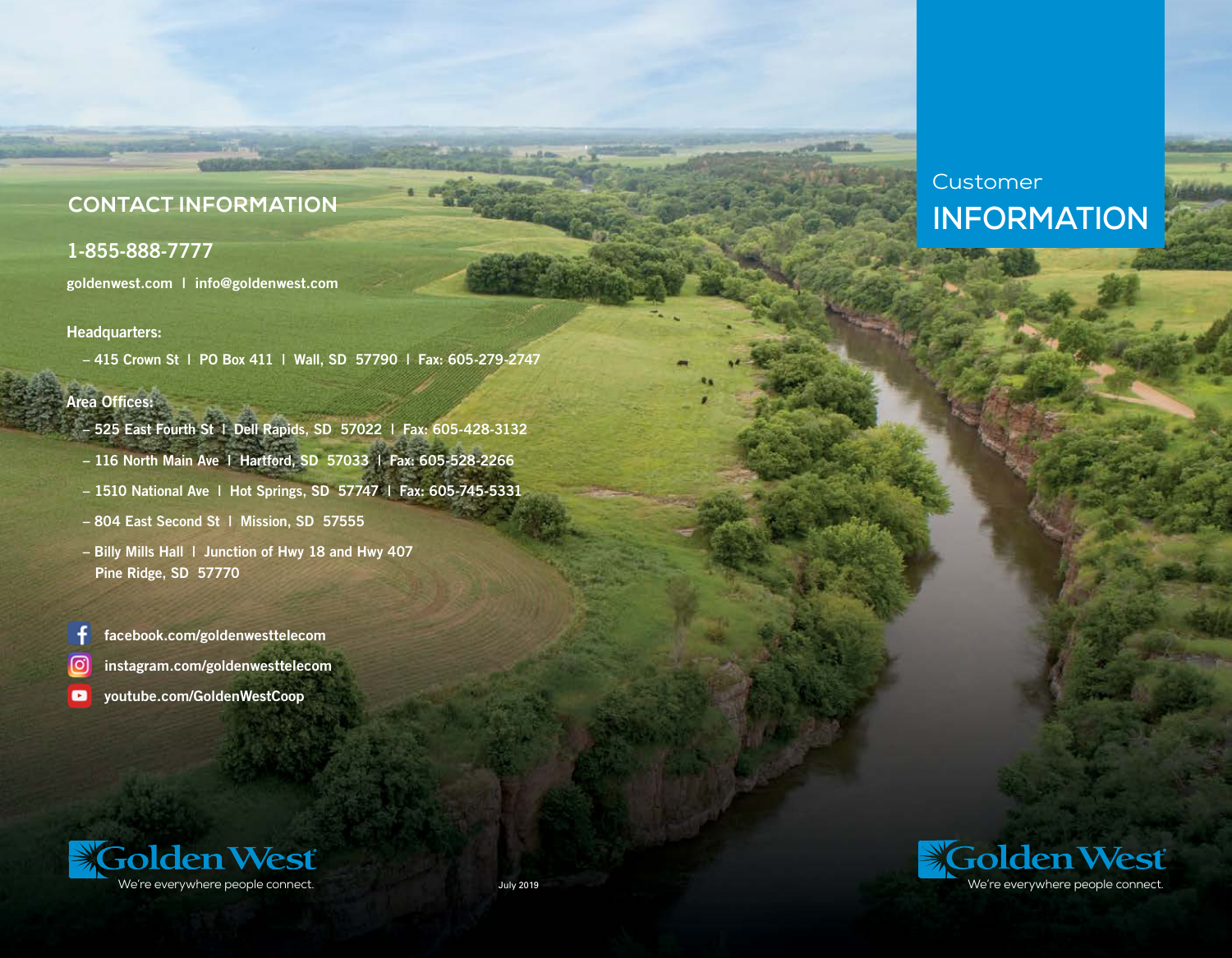

## **WELCOME**

On behalf of the employees and Board of Directors at Golden West, I want to thank you for the opportunity to serve your telecommunications needs. Since 1916, Golden West has provided honest, straightforward service to the communities we serve.

#### *At Golden West . . .*

- we have a strong sense of community. Our employees are your neighbors and friends. We understand the needs of our customers because we live here too.
- we strive to be relevant to our customers' lives by providing the reliable technology you need every day at home and in business.
- we work hard to ensure our long-term sustainability, so we may serve our communities with continued investments and infrastructure.
- our employees approach their work with honesty, integrity and a desire to put our customers first.

It's important to know the benefits you receive through cooperative membership with Golden West. It's more than a financial return in the form of capital credit checks.

You have the right to cast a vote in director elections and on changes made to the Cooperative's bylaws and articles of incorporation. You can also run for a position on the Board of Directors, which is made up of customers like you. The Board establishes policies which govern the company's day-to-day operation and helps set goals for the future. Cooperative membership means that your voice matters.

Whether home phone, broadband Internet, digital cable TV, or business solutions, Golden West will work hard to bring you the services you need.

Once again, thank you for allowing us to serve you.

Sincerely,

Denny Law, CEO/General Manager Golden West Telecommunications

# **PAYMENT OPTIONS**

At Golden West, we want to make sure that understanding and paying your bill is easy. We have several convenient options to choose from:

- In Person or at Golden West Office: See list of office locations on the back page.
- Automated Payment: Set up a payment plan to have your monthly Golden West payment debited from your bank or charged to your credit card.
- One-Time Payment: Process your one-time payment over the phone using your checking account, debit or credit card.
- Register with eStatement and Pay Online Anytime: Secure one-time payments can be made at goldenwest.com/estatement.
- Mail Your Payment: Golden West, PO Box 411, Wall, SD 57790

If you are unable to meet your payment time frame, please call 1-855-888-7777. Our Member Services Representatives will work with you to make alternative payment arrangements and help you understand your payment options.

For more information visit **How to Read Your Bill** at goldenwest.com/readbill.

## **IMPORTANT BILLING DATES**

Golden West has two billing dates which help us serve the needs of our members. Using January as an example, the following dates apply for each billing option.

| <b>Golden West Billing Cycles</b>                                                                                                                                                     | <b>Cycle 1</b>                           | <b>Example</b>   | Cycle 10                              | <b>Example</b>   |
|---------------------------------------------------------------------------------------------------------------------------------------------------------------------------------------|------------------------------------------|------------------|---------------------------------------|------------------|
| <b>Bills Mailed</b>                                                                                                                                                                   | 1st<br><b>Current Month</b>              | Jan. 1st         | 10th<br><b>Current Month</b>          | Jan. 10th        |
| <b>Payments Due</b> A 1.5% late charge is assessed on<br>unpaid balances after this date. Past Due notices will appear<br>on the next month's bill for accounts with unpaid balances. | <b>20th</b><br><b>Current Month</b>      | <b>Jan. 20th</b> | 1st<br><b>Next Month</b>              | Feb. 1st         |
| <b>Final Notices Sent</b> for Past Due Accounts                                                                                                                                       | 25 <sub>th</sub><br><b>Current Month</b> | Jan. 25th        | 5th<br><b>Next Month</b>              | Feb. 5th         |
| <b>Late Payment Arrangements Required</b><br>to Avoid Disconnection                                                                                                                   | <b>6th</b><br><b>Next Month</b>          | Feb. 6th         | 16th<br><b>Next Month</b>             | Feb. 16th        |
| <b>Past Due Accounts Disconnected</b><br>in Accordance with South Dakota PUC and FCC Rules                                                                                            | 7th<br><b>Next Month</b>                 | Feb. 7th         | 17 <sub>th</sub><br><b>Next Month</b> | <b>Feb. 17th</b> |

For information on our *Collection Policy* visit goldenwest.com/collectionpolicy.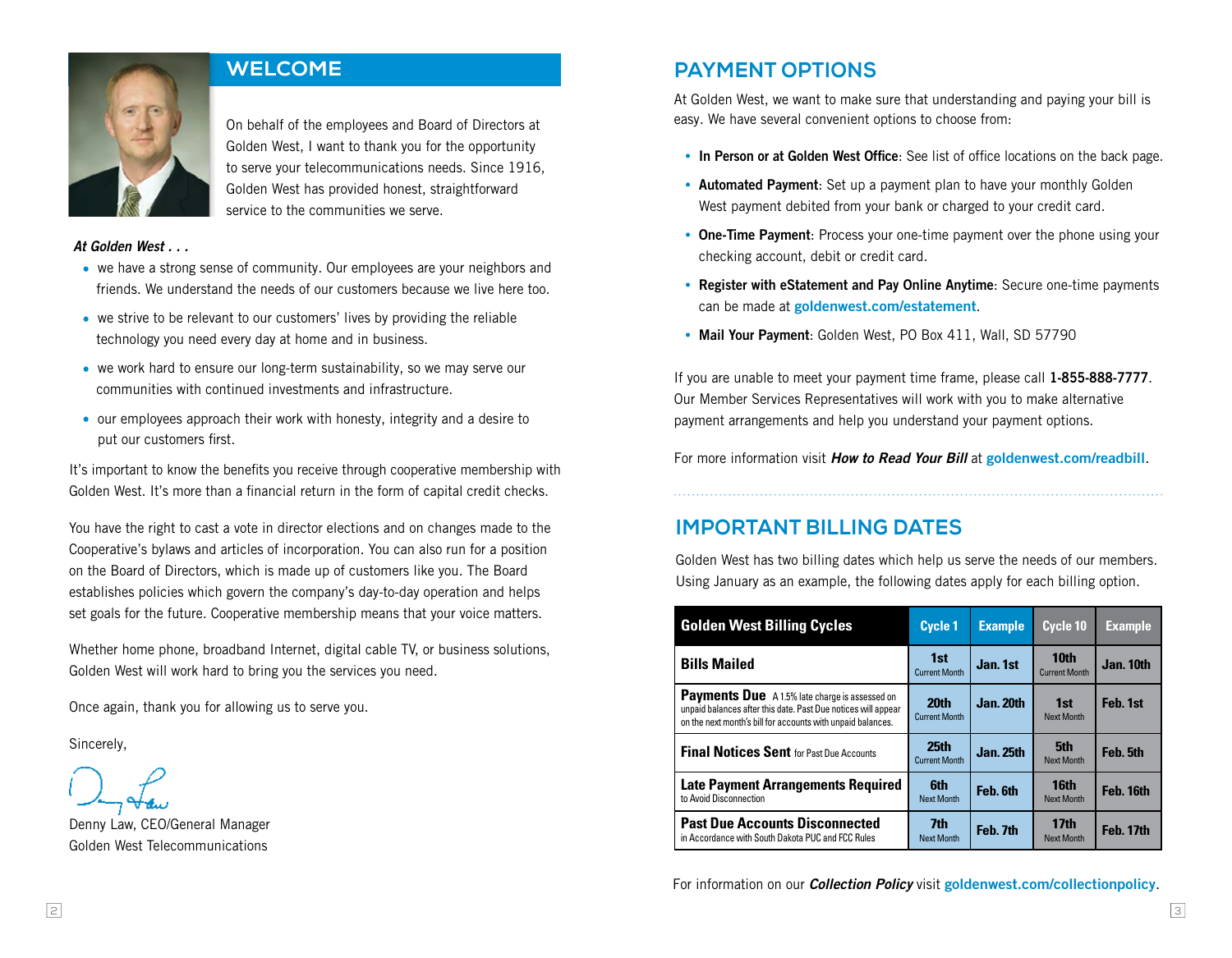# **BUNDLED SERVICES**

No matter what combination you're looking for, Golden West has a bundle that works for your family and you enjoy more SAVINGS.

### **CableNet PAK1** \$122.95 a month

– Internet – Up to 25 Mbps

– Select TV Package 80+ cable TV channels plus 51+ music channels

*Add Higher Internet Speed to Your Bundle:*

CableNet PAK1 – Up to 50 Mbps  $$142.95$  a month CableNet PAK1 – Up to 100 Mbps  $$162.95$  a month

#### **CableNet PAK2** \$136.90 a month

– Internet – Up to 25 Mbps

– Ultra TV Package

125+ cable TV channels plus 51+ music channels

*Add Higher Internet Speed to Your Bundle:*

| CableNet $PAK2 - Up$ to 50 Mbps  | $$156.90$ a month |
|----------------------------------|-------------------|
| CableNet $PAK2 - Up$ to 100 Mbps | $$176.90$ a month |

#### **Complete PAK1** \$141.45 a month

– Internet – Up to 25 Mbps

– Select TV Package 80+ cable TV channels plus 51+ music channels

#### – Home Phone Service

*Add Higher Internet Speed to Your Bundle:*

| Complete PAK1 – Up to 50 Mbps  | $$161.45$ a month |
|--------------------------------|-------------------|
| Complete PAK1 – Up to 100 Mbps | $$181.45$ a month |

#### **Complete PAK2** \$155.40 a month

 $-$  Internet  $-$  Up to 25 Mbps

– Ultra TV Package 125+ cable TV channels plus 51+ music channels

– Home Phone Service

*Add Higher Internet Speed to Your Bundle:* Complete PAK2 – Up to 50 Mbps  $$175.40$  a month Complete PAK2 – Up to 100 Mbps \$195.40 a month

*Higher Internet speeds not available in all areas.*

# **À La Carte INTERNET**

Speeds Up to: **25 Mbps Internet**  \$65.95 a month

#### **50 Mbps Internet**  \$85.95 a month

## **100 Mbps Internet**  \$105.95 a month

*All Internet comes with 2 email accounts – 4GB quota each, 500MB web storage, email spam and virus filter, wireless modem and free 24x7 Internet support.*

*All bundles with Internet include VIPRE AntiVirus Software.*

*All bundles with phone have unlimited local calling, 150 minutes of long distance and five popular calling features.* 

*Two set top boxes are included with each cable TV package.* 

*Monthly prices do not include taxes and fees.*

## 1-855-888-7777 goldenwest.com



# **BUNDLED SERVICES** continued:

#### **Internet PAK** \$74.45 a month

– Internet – Up to 25 Mbps

– Home Phone Service

*Add Higher Internet Speed to Your Bundle:* Internet PAK – Up to 50 Mbps  $$94.45$  a month Internet PAK – Up to  $100$  Mbps  $$114.45$  a month

## **Cable PAK1** \$104.45 a month

- Select TV Package 80+ TV channels plus 51+ music channels
- Home Phone Service

**DIGITAL CABLE TV** Add DVR to your cable TV and watch your favorite programs on your schedule.

– Ultra TV Package

– Home Phone Service

**Cable PAK2** \$118.40 a month

125+ TV channels plus 51+ music channels

## **À La Carte Channel Options:**

| <b>Limited TV Package</b> | 27+ Channels                                                                                                                                                                                                                                                                                                  | $$16.50$ a month |
|---------------------------|---------------------------------------------------------------------------------------------------------------------------------------------------------------------------------------------------------------------------------------------------------------------------------------------------------------|------------------|
| <b>Select TV Package</b>  | $80 +$ Channels                                                                                                                                                                                                                                                                                               | $$76.95$ a month |
| <b>Ultra TV Package</b>   | $125 +$ Channels                                                                                                                                                                                                                                                                                              | \$90.90 a month  |
|                           | $\mathbb{R}^{d}$ , $\mathbb{R}^{d}$ , $\mathbb{R}^{d}$ , $\mathbb{R}^{d}$ , $\mathbb{R}^{d}$ , $\mathbb{R}^{d}$ , $\mathbb{R}^{d}$ , $\mathbb{R}^{d}$ , $\mathbb{R}^{d}$ , $\mathbb{R}^{d}$ , $\mathbb{R}^{d}$ , $\mathbb{R}^{d}$ , $\mathbb{R}^{d}$ , $\mathbb{R}^{d}$ , $\mathbb{R}^{d}$ , $\mathbb{R}^{d}$ |                  |

51+ Digital Music Channels are also available with above options.

### **Premium Channels:**

## **Additional Services and Features:**

Digital Video Recording (DVR) \$13.00 a month

```
High-Definition TV (HDTV)
Video On Demand
Pay-Per-View 
watchTVeverywhere
```
Interactive On-Screen Guide Digital Remote Control Parental Locks

*Digital Cable TV services are not available in all areas. DVR, premium channels, Video On Demand movies and events (some free content) and Pay-Per-View are an additional charge.*